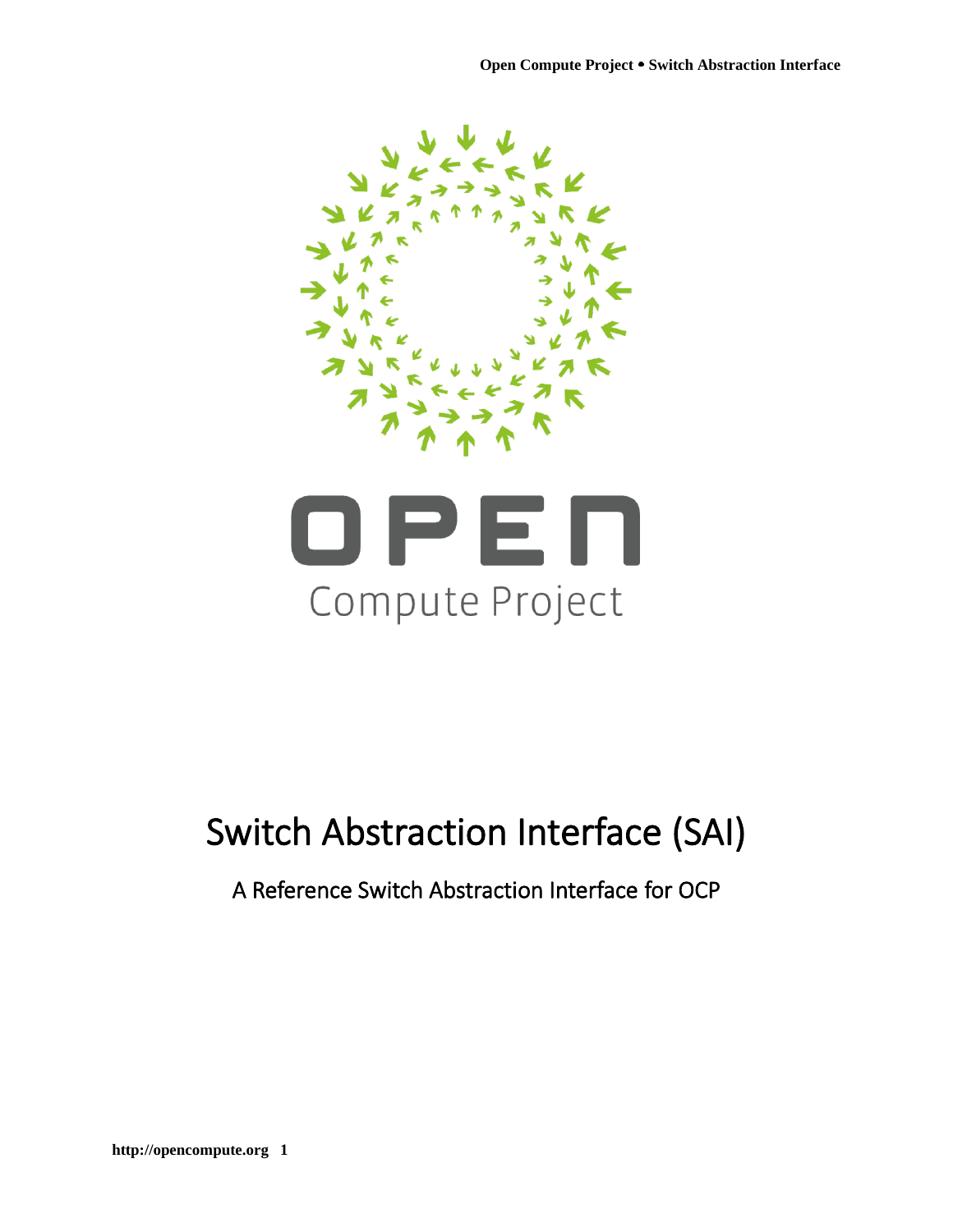

# <span id="page-1-0"></span>Executive Summary

Switch Abstraction Interface (SAI) defines an abstraction interface for switching ASICs. The interface is designed to provide a vendor-independent way of controlling both switching entities like hardware ASIC's or NPU's as well as software switches in a uniform manner. This specification also allows exposing vendor-specific functionality and extensions to existing features.

Something as basic as getting switches to forward packets requires implementing multiple management protocols and configuration generation which is undifferentiated work. Even basic routing protocols are now undifferentiated work. SAI allows the same network software stack to program and manage many different switch chips without undergoing any changes.

SAI helps to easily consume the latest and greatest hardware when we can run the same application stack on all our hardware, enabled by a simple, consistent programming interface**.** 

SAI helps us to keep the base router platform simple, consistent, and stable. Thus shifting our focus to applications that require integrating our network with our cloud. We believe that fulfills a necessary part of the software ecosystem and is a big step towards open networking software.

### <span id="page-1-1"></span>**Contents**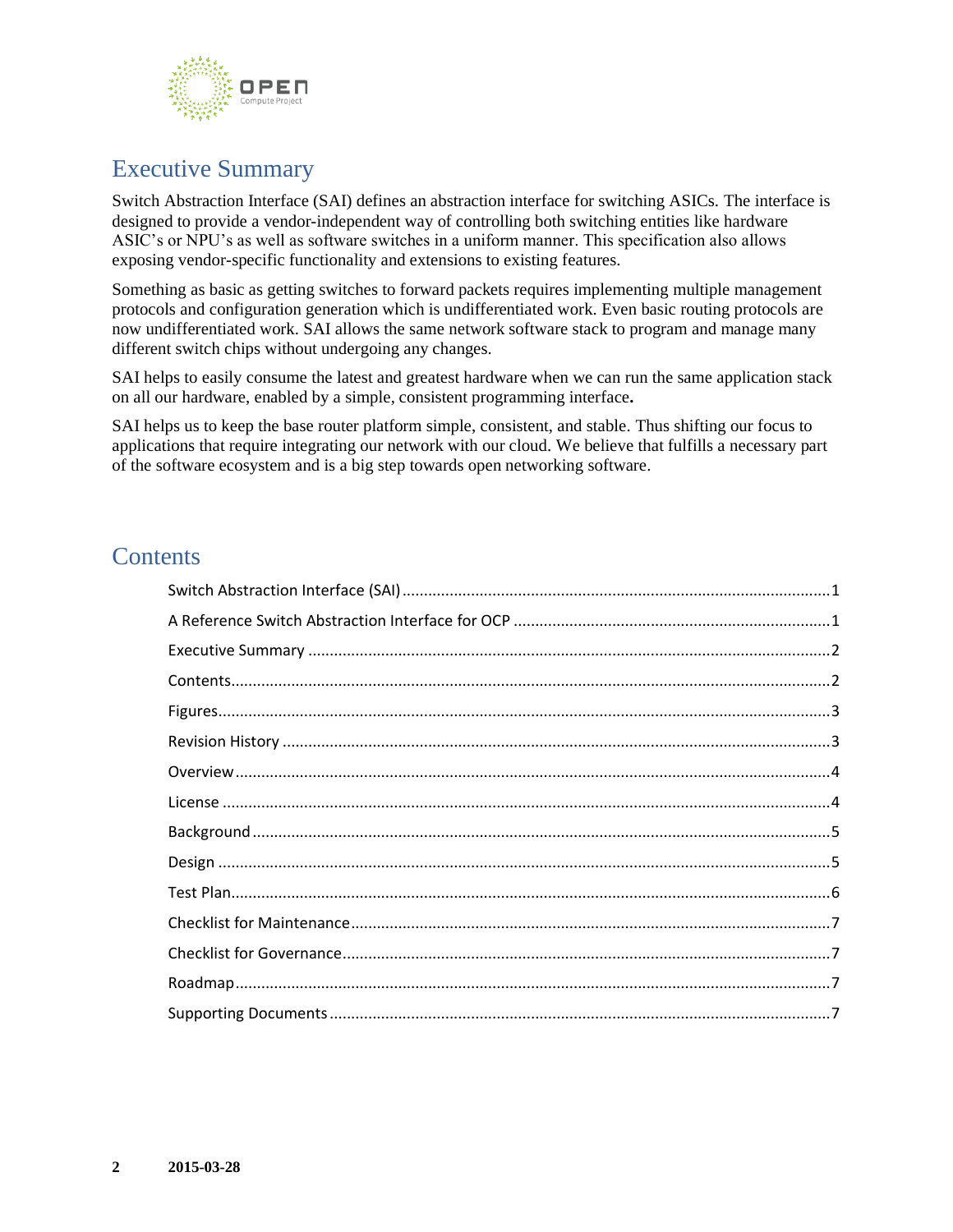# <span id="page-2-0"></span>Figures

<span id="page-2-1"></span>

|--|--|--|

# Revision History

| Name                  | Date              | Version | Description                                                                                      |
|-----------------------|-------------------|---------|--------------------------------------------------------------------------------------------------|
| Kamala<br>Subramaniam | $2015 - 03$<br>28 |         | <b>Initial Release</b>                                                                           |
| Kamala<br>Subramaniam | $2015 - 07$       | 0.2     | Added a clause that all<br>maintainers/contributors<br><b>OCP</b><br>be<br>must<br>an<br>member. |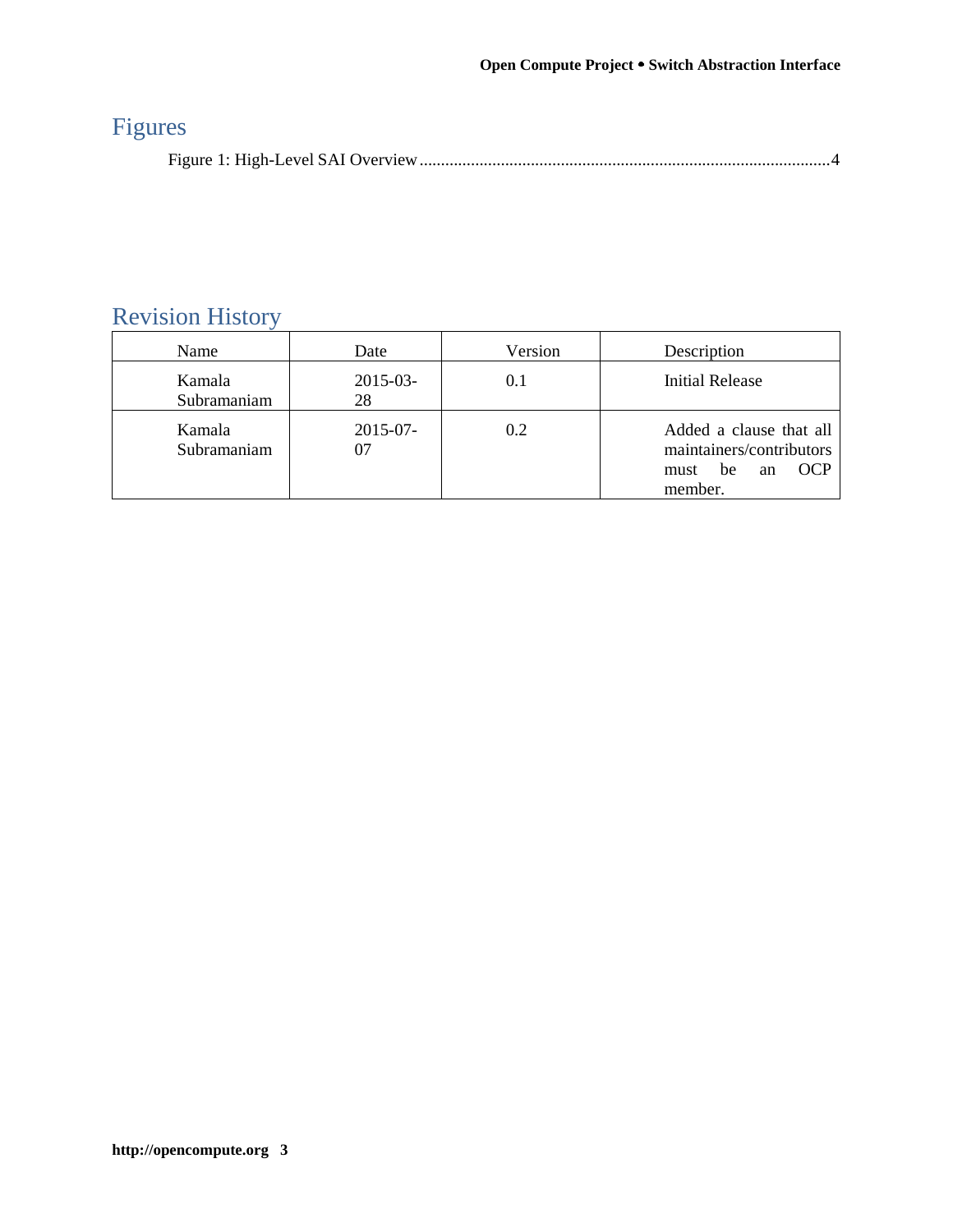

### <span id="page-3-0"></span>**Overview**

Switch Abstraction Interface (SAI) is a standardized API that allows network hardware vendors to develop innovative hardware architectures to achieve great speeds while keeping the programming interface consistent. SAI helps easily consume the latest and greatest hardware by running the same application stack on all the hardware, enabled by a simple, consistent programming interface**.** New applications can run easier and faster on the latest hardware with lesser portability of bugs.



**Figure 1: SAI in a plausible switch system architecture**

<span id="page-3-1"></span>Starting off we had three main goals:

- 1. The ability to develop SAI on different vendor platforms.
- 2. Demonstrate the ease of implementation of a Layer 3 IP router
- 3. To deploy a SAI implementation in an operator's network.

It's been great to see tremendous support from several industry contributors to the SAI v0.92. Contributions to the OCP community for the SAI initiative are submitted as proposals to the OCP Networking SAI GitHub [repository.](https://github.com/opencomputeproject/OCP-Networking-Project-Community-Contributions/tree/master/sai/doc) Following a proposal submission, are discussions on the OCP mailing list that further define the proposal. Eventually the code is also submitted to a GitHub [repository.](https://github.com/opencomputeproject/OCP-Networking-Project-Community-Contributions/tree/master/sai/inc) The SAI v0.92 introduces numerous proposals including:

- Access Control Lists (ACL)
- Equal Cost Multi Path (ECMP)
- Forwarding Data Base (FDB, MAC address table)
- Host Interface
- Neighbor database, Next hop and next hop groups
- Port management
- Quality of Service (QoS)
- Route, router, and router interfaces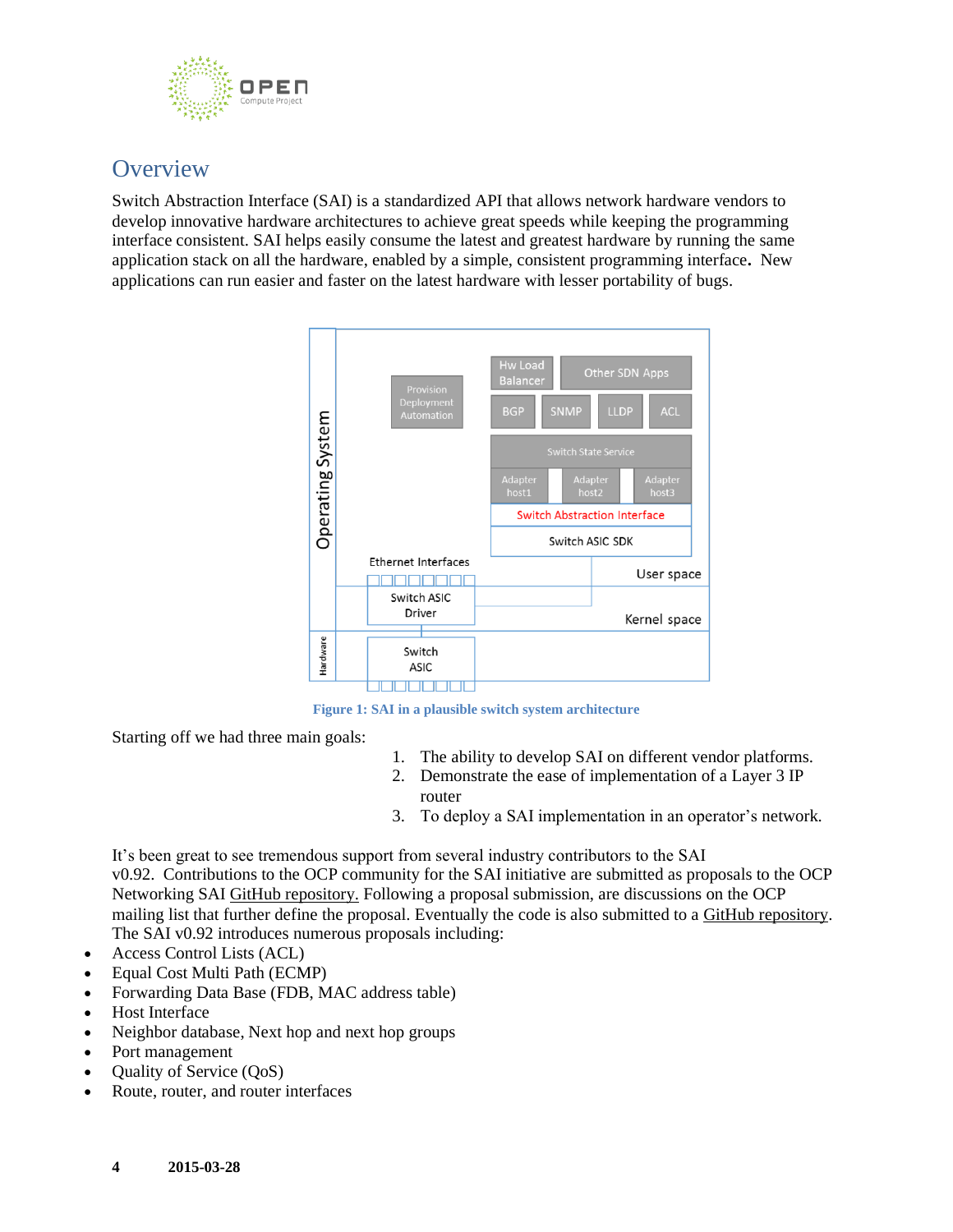### **License**

All of the user-space code in SAI is licensed under the Apache License, Version 2.0 (the "License"). You may obtain a copy of this license at http://www.apache.org/licenses/LICENSE-2.0

### <span id="page-4-0"></span>Background

<span id="page-4-1"></span>Today in our production networks, we deploy a multitude of vendors across many layers, be it ASIC manufacturers or switch vendors. The reality is that something as basic as getting switches to forward packets requires undifferentiated work. Be it basic Access Control List (ACL) rules, managing the Routing Information Base (RIB), programming chips, and managing its Forwarding Information Base (FIB). Even basic routing protocols are now all undifferentiated work. Yet, the underlying complexity of the hardware, and the strict coupling of protocol stack software to the hardware, denies us the freedom to pick and choose the combination of hardware and software that is the best suited for our networking needs.

SAI helps us to keep the base router platform simple, consistent, and stable. It also reduces the time to market, and adopt the latest available hardware. It breaks the software-hardware coupling and enables us to choose the best fit of software and hardware on a need by application or a need by network base. By providing simple, consistent interfaces for applications and protocol stacks that orchestrate and automate cloud services, it helps consume the underlying complex and heterogeneous hardware easily, thereby shifting our focus to applications that require integrating our network with our cloud. Switch Abstraction Interface (SAI) is therefore a big step towards open networking software.

Additionally, the evolution of Software Development Kits (SDKs) cracked the wall a little between software and hardware. But only in as much to make the chips more programmable by the applications. SDKs are APIs commonly written in simple C like functions enabling the applications/protocol stack access to the switching ASIC. However, different switching vendors will have different SDKs serving as a wrapper for their proprietary algorithms. SAI breaks this wall by not just being another SDK wrapper but by being a standardized API.

A standardized API allows network hardware vendors to develop innovative hardware architectures to achieve great speeds while keeping the programming interface consistent. As new hardware functions are exposed, hardware vendors can introduce extensions to the API. Revisions to the baseline standard could occur. This would introduce change at the hardware programming level, but this change would be much less frequent than today as it would only be required for functional changes, not simply implementation differences.

### Design

SAI consists of the following modules:

**Adapter** is a pluggable code module, supplied by either a vendor or control plane stack owner, that contains either ASIC SDK code itself or client module for ASIC SDK hosted in external process and implements the interfaces described in this specification; for all practical purposes it is equivalent of a "user-mode driver".

**Adapter host** is a Microsoft or vendor-supplied component that loads the adapter and exposes its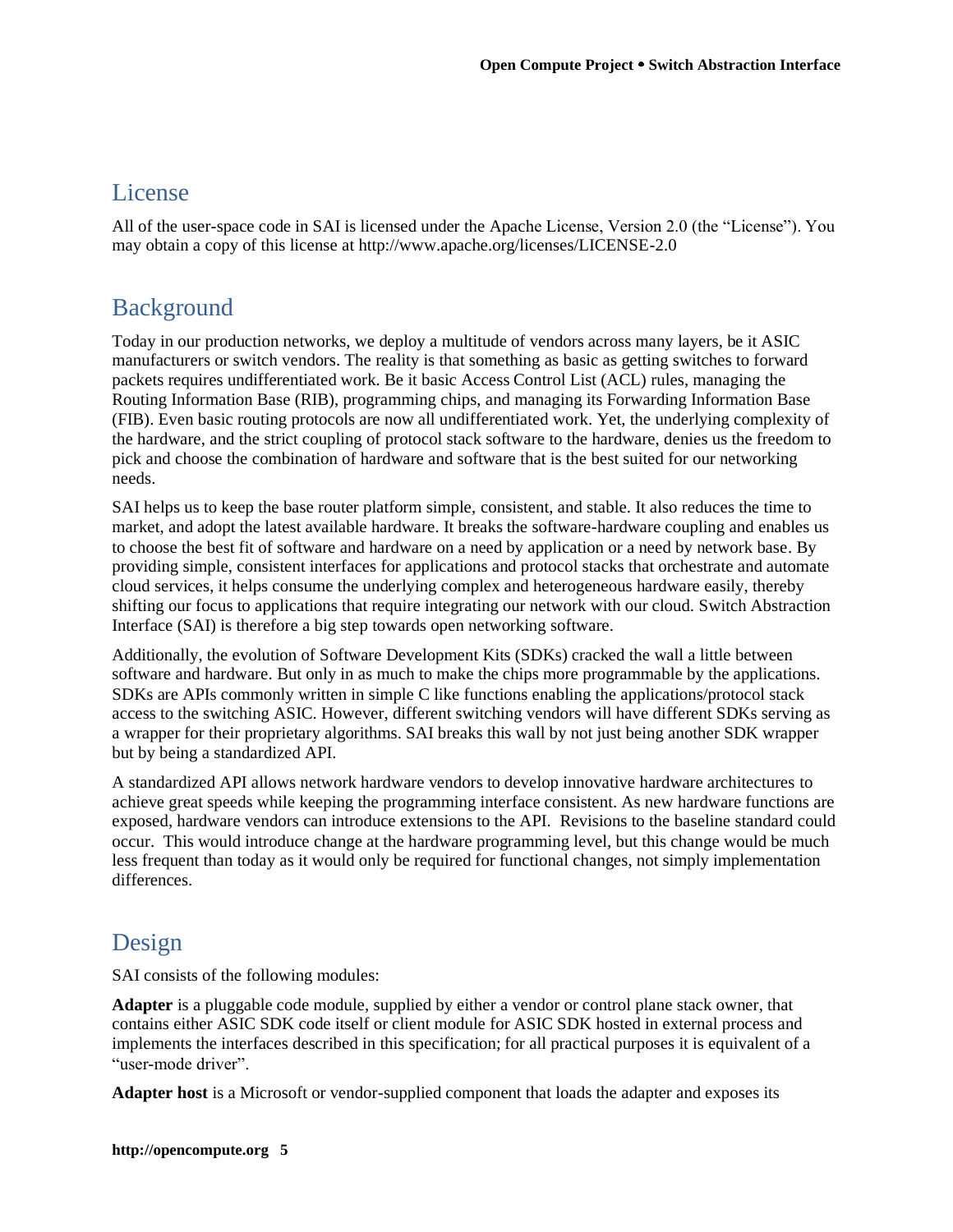

functionality to the control plane stack.

Switching adapters are user-mode drivers, typically supplied by ASIC vendors. Adapters are registered with the switching stack and then can be loaded as needed. It is a responsibility of the adapter to discover and bind to the specified underlying hardware, including loading of or attaching to kernel-mode drivers if needed.

Adapters are expected to be as simple as possible, ideally simple wrappers around vendor's SDKs. Our design strives to push the bookkeeping complexity from adapter into the adapter host wherever possible.

The adapter module is loaded into a hosting process ("adapter host") and then initialized. During initialization the adapter initiates discovery process of the specified instance of a switching entity. A switching entity is a top-level object in this API.

#### **SAI API:**

The SAI interface is a local interface between the Adapter Host and Adapter. ASIC functionality is exposed to the rest of the system by the Adapter Host through other mechanisms, which are not part of this specification.

The API is designed to be platform-agnostic (\*nix/ Windows/etc…).

The API is attribute-based to minimize compatibility issues with versioning of structures and to allow API extensibility.

The API is a collection of C-style interfaces exposed from the adapter. These interfaces are grouped into three categories:

- Mandatory functionality. This is a set of "core" interfaces which are required to build a basic routing appliance. All vendors must support these interfaces and the switching stack will fail loading of the adapter if any of these interfaces are missing.
- Optional functionality. This is a set of additional interfaces which are not required, but enable various scenarios in a modern datacenter. Definition of these interfaces is common for all the vendors. These interfaces are not required by the switching stack to be exposed from the adapter. However, they become required if a given system configuration references any of these features.
- Custom functionality. This is a set of interfaces that are unique for a vendor and is not standardized. The default adapter host is not aware of these interfaces and a custom adapter host can be supplied by the vendor to expose these interfaces to the switching stack. We also intend to propose a more generic framework for exposing such functionality through default supplied adapter host in further drafts

### <span id="page-5-0"></span>Test Plan

The test plan is still being worked. Multiple options are being looked at such as using UNH for testing resources, Google test framework, and Barefoot's P4 software emulator. The test\_sai and build\_sai applications that we are looking at writing will provide levels of SAI compliancy. As the SAI program grows, we expect this testing program will increase substantially.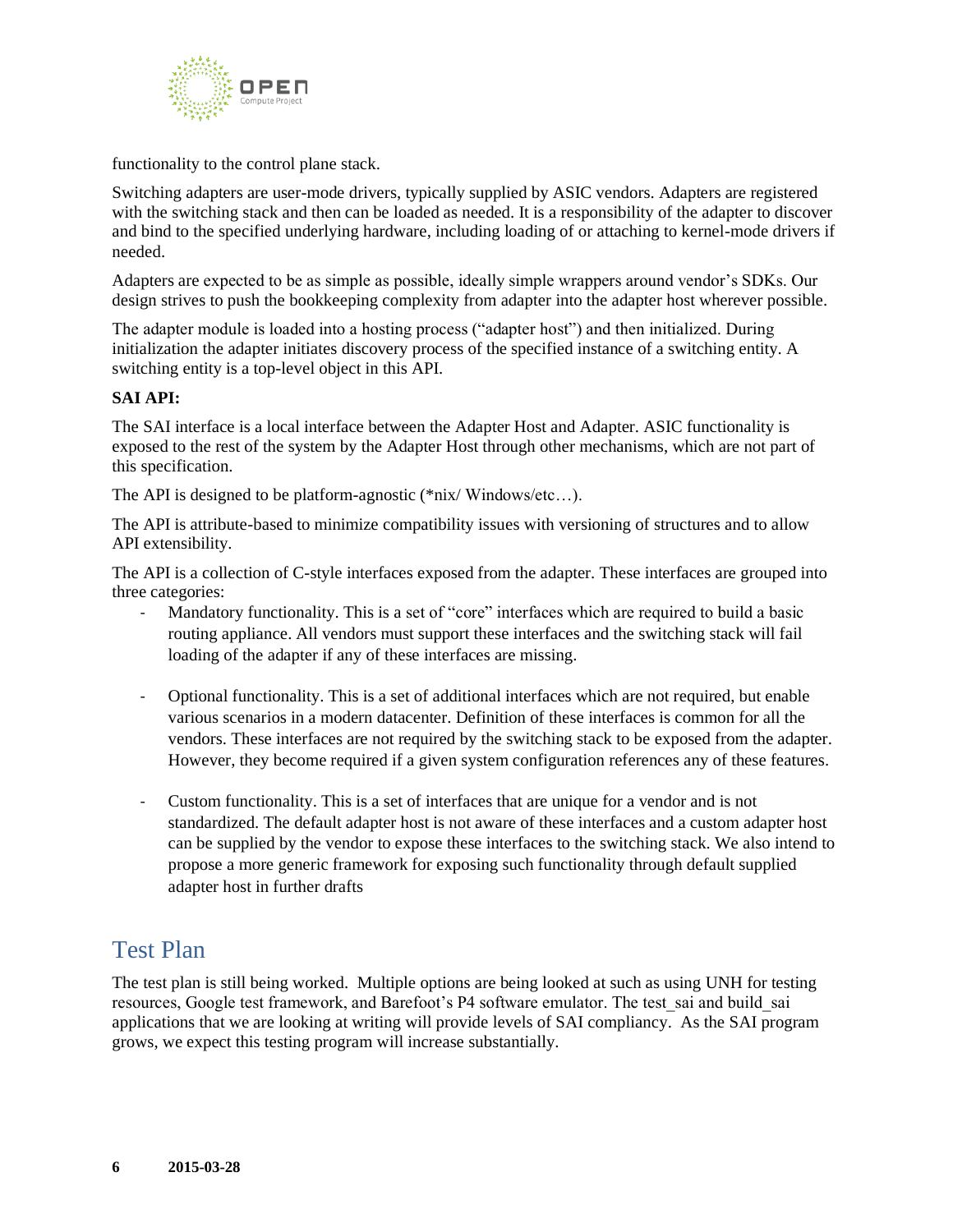# <span id="page-6-0"></span>Checklist for Maintenance

Currently the code is maintained in GitHub and the development uses GitHub-based best practices. All code changes are reviewed publicly (using GitHub's online code review tools) and approved by someone with commit rights. The current list of committers/maintainers includes:

- **Microsoft**
- Dell
- Mellanox
- Broadcom
- Cavium

It is mandatory that all entities (including the ones listed above) with code approval or commit capability, i.e., are either committers/maintainers into the SAI project be OCP members. We are open to expanding the committers list as other contributors/authors emerge. New contributors/authors cannot become committers/maintainers without first being an OCP member.

In the event that all maintainers are permanently unavailable, a duly appointed representative of the Open Compute Project may take over the project.

Software releases will be made as time and major features are committed. While many open source projects with regular committers have a time-based release model, at least for the near future until the projects popularity increases, we will follow a feature-based release schedule.

### <span id="page-6-1"></span>Checklist for Governance

This is the list of current governance sites which may change with acceptance into OCP.

Website: N/A

Mailing list: [opencompute-networking@lists.opencompute.org](mailto:opencompute-networking@lists.opencompute.org)

IRC: N/A

Mirror: N/A

GitHub:<https://github.com/opencomputeproject/OCP-Networking-Project-Community-Contributions>

<span id="page-6-3"></span><span id="page-6-2"></span>Wiki: http://www.opencompute.org/wiki/Networking

### Roadmap

There are three different future directions that make sense with SAI: building applications for the SAI, building an open control stack on top of the SAI, and architecting SAI to work on multi-chip/multichassis platforms.

#### **Building applications for the SAI**:

• build\_sai, test\_sai, debug\_sai, etc.

#### **Control Stack**

• Build a Control Plane Stack (CPS) that works in conjunction with the SAI to make it vendor agnostic is the truest sense.

#### **Multi-chip/Multi-chassis**:

**http://opencompute.org 7**